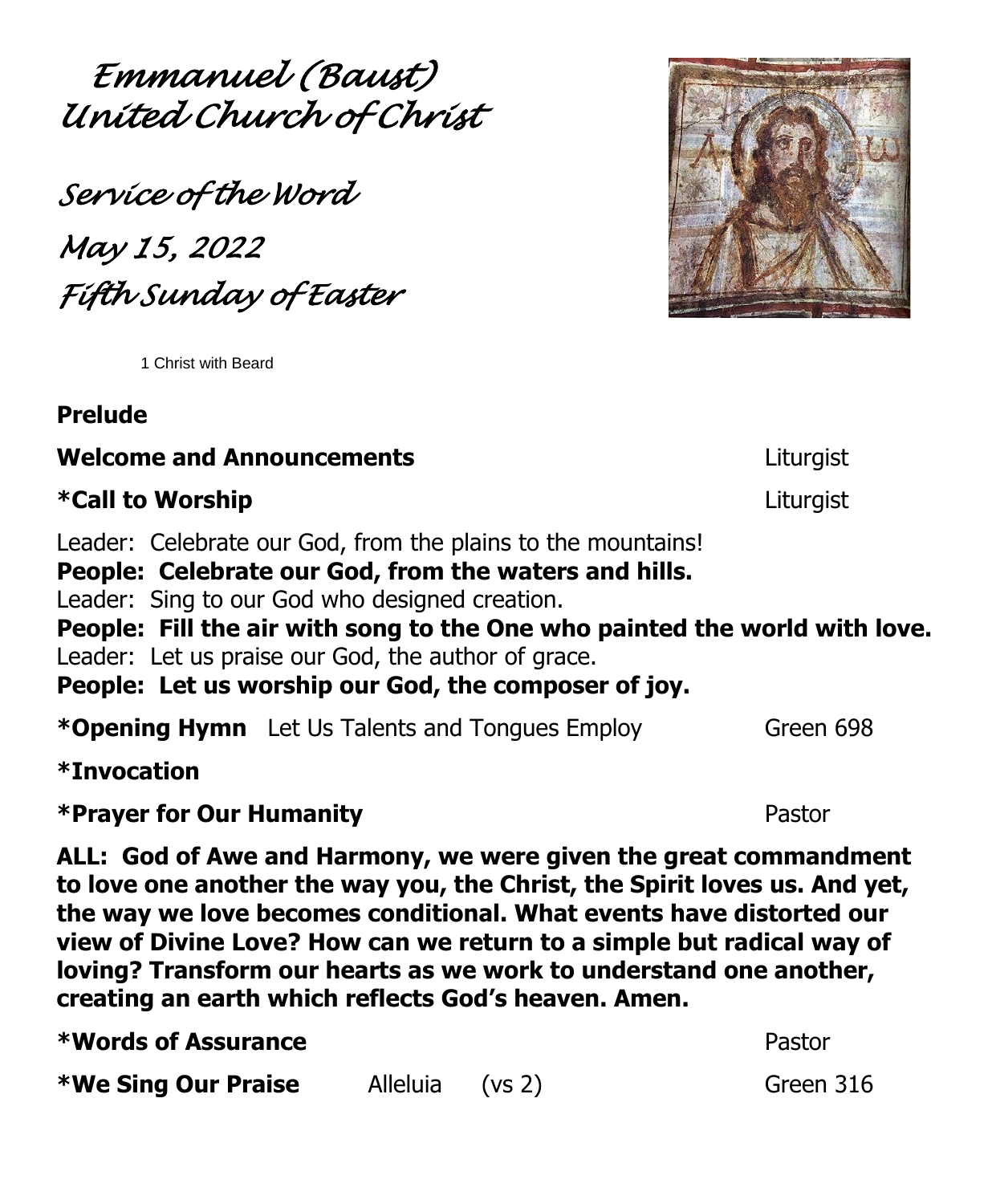| <b>New Testament Lesson</b>                                                                                                                                                                                                                                                                                                                                                                                     | Acts 11:1-18                                                              | Liturgist   |  |  |
|-----------------------------------------------------------------------------------------------------------------------------------------------------------------------------------------------------------------------------------------------------------------------------------------------------------------------------------------------------------------------------------------------------------------|---------------------------------------------------------------------------|-------------|--|--|
| <b>Epistle Lesson</b>                                                                                                                                                                                                                                                                                                                                                                                           | Revelation 21:1-6                                                         | Liturgist   |  |  |
| *Gospel Lesson                                                                                                                                                                                                                                                                                                                                                                                                  | John 13:31-35                                                             | Pastor      |  |  |
| <b>Anthem</b>                                                                                                                                                                                                                                                                                                                                                                                                   |                                                                           | Choir       |  |  |
| <b>Time With Our Children</b>                                                                                                                                                                                                                                                                                                                                                                                   |                                                                           |             |  |  |
|                                                                                                                                                                                                                                                                                                                                                                                                                 | <b>Sermon Hymn</b> Here, Oh My Lord, I See you Face to Face (vs. 1, 3, 5) | Black 336   |  |  |
| <b>Sermon</b>                                                                                                                                                                                                                                                                                                                                                                                                   | "Lots of New Stuff"                                                       | Pastor Jeff |  |  |
| <b>*The Earliest Christian Creed</b>                                                                                                                                                                                                                                                                                                                                                                            |                                                                           | Liturgist   |  |  |
| A Redaction of I Corinthians 15:3-8                                                                                                                                                                                                                                                                                                                                                                             |                                                                           |             |  |  |
| ALL: Christ died for our sins in accordance with the scriptures, he was<br>buried, and was raised on the third day in accordance with the scriptures.<br>He appeared to Cephas, then to the twelve. Then he appeared to more<br>than five hundred brothers and sisters at one time. He appeared to<br>James, then to all the apostles. Last of all, as to one untimely born, he<br>appeared also to Paul. Amen. |                                                                           |             |  |  |
| <b>Prayers of the People</b>                                                                                                                                                                                                                                                                                                                                                                                    |                                                                           | Pastor      |  |  |

**Our Lord's Prayer** (Using debts)

**The Offering of Our Gifts** Liturgist

**Offertory**

**Doxology:** (Sung to "From All That Dwell Below the Skies" NCH No.27)

**Praise the Creator for each day, thanks for our guide who leads the way; Preparation. Meditation. Bathe in discovery, Spirit led, and live anew in days ahead. In remembrance. Crucifixion. Easter promise! Resurrection! Alleluia!**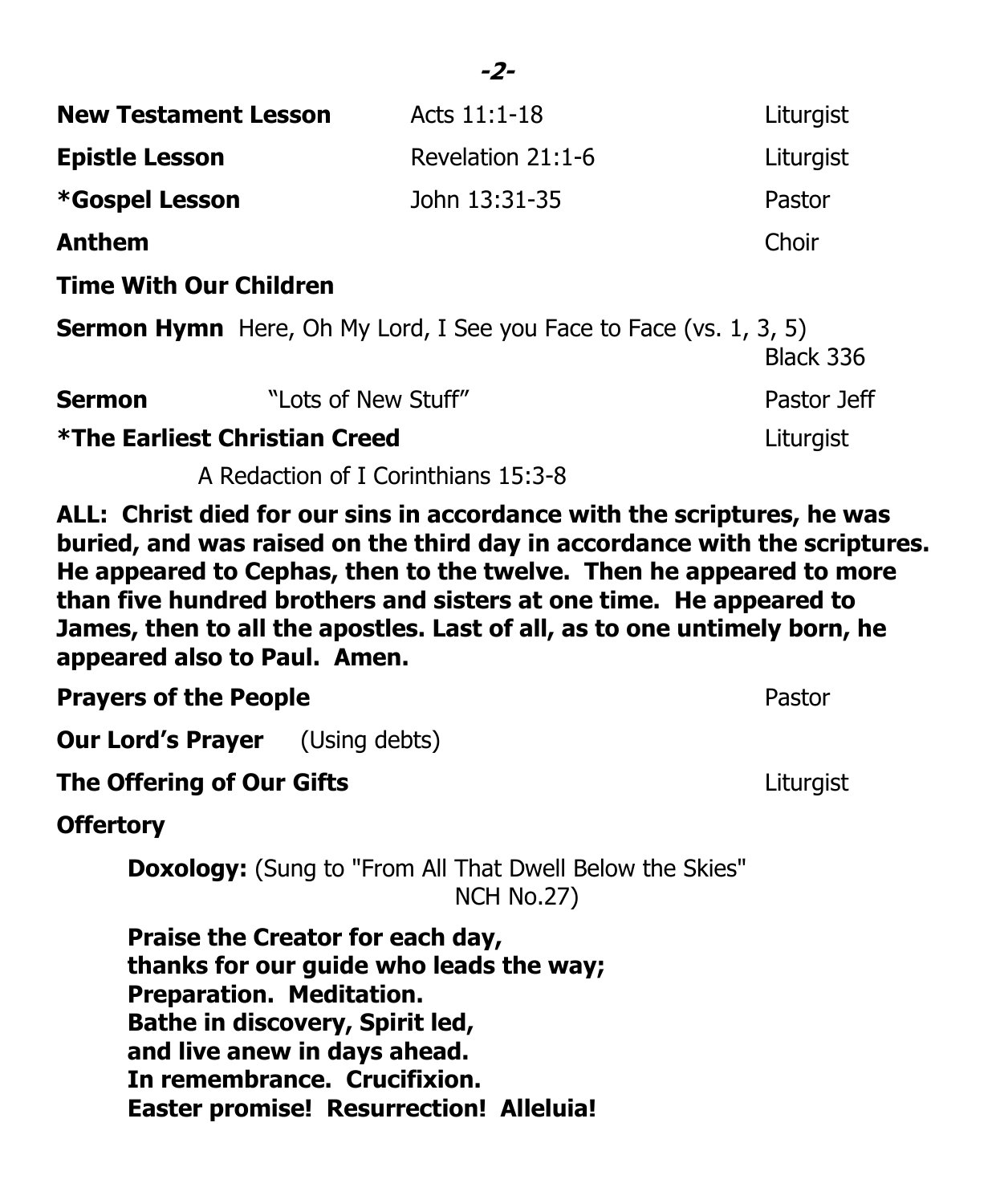**All: Loving God, Holy Vessel of Kindness, we glorify you by sharing our gifts of love with this community. We celebrate your presence by caring for your creation. May these offerings today nourish a world craving more love, peace, justice, and hope. Amen.**

**\*Closing Hymn** Soon and Very Soon **Green 523** 

# **\*Benediction** Pastor

### **\*Postlude**

\* **For those who are able, please stand.**

1. **https://en.wikipedia.org/wiki/File:Christ\_with\_beard.jpg**

# **ANNOUNCEMENTS AND INFORMATION**

## **Week of May 15, 2022 "Whoever you are and wherever you are on life's journey, you are welcome here!"**

We extend a warm welcome to each one in worship, whether a member, friend or guest with us today. If you are not currently on our church mailing list to receive the church newsletter and would like to be included, please let us know. Our church website is: ebucc.com

If you use email and would like to receive updated prayer concerns, Church information and announcements please send an email to: office@ebucc.com noting that we may include you in our electronic mailings which include our church newsletter. You may also contact Helen Miller at (410) 848-0923 with information for the bulletin or newsletter.

If you have prayer requests that you would like the pastor to mention during the Prayers of the People please email them by Saturday to pastor@ebucc.com.

**Altar flowers:** Today the altar flowers are given to the Glory of God by Jane and Mike Rodkey, honoring their 37th wedding anniversary - and celebrating that they still like each other - with wishes and prayers for many, many more loving anniversaries to come!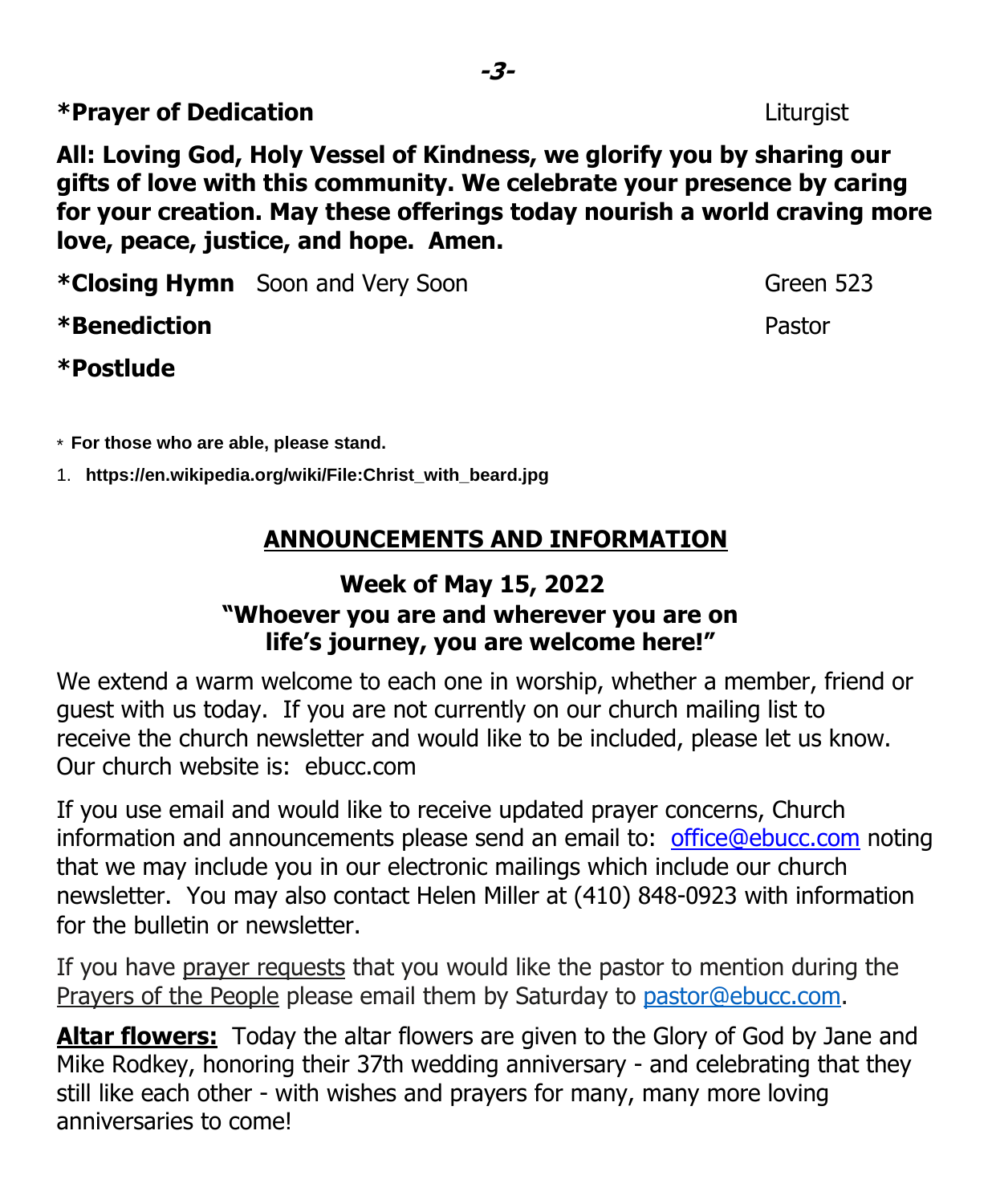**Adult Discussion Group:** The Sunday Morning Adult Discussion Group meets at 9:00 a.m. in the Good Shepherd Room each Sunday. Discussion on each topic lasts about two sessions. Our next topic deals with the LGBTQQIP2SAA community and its acceptance in congregations like our own. See you there!

**Altar flower**s: There are still a few open dates for 2022: May 22, August 14 and 28, September 4, October 23 and 30, November 20, December 11 and 25. Let Susan Hardinger know if you would like to reserve some of these open dates to honor, remember or celebrate something or someone special!

**Choir Rehearsal:** Choir rehearsal will be held after worship this morning.

**June Newsletter Articles:** All articles for the June newsletter are due to Helen Miller on Sunday, May 22nd.

**Bible Study:** Group will meet on May 19 at 6:00 p.m. in the parsonage. This Bible study will be in commemoration of Mother's Day and is entitled, "The Mothers and Daughters of the Bible Speak: Lessons on Faith from Nine Biblical Families," by Shannon Bream. Come on out and join us in this current and informative study.

**Search Committee**: After completing a successful review with the Associate Conference Minister, Rev. Sheresa Simpson-Rice, on May 1<sup>st</sup> to receive the latest updates on the Search & Call process and to introduce the committee members, the Search Committee will have its kickoff meeting on Monday, May  $16<sup>th</sup>$  @ 7:00 p.m. in the Parish Hall.

**Mature Christian Luncheon:** Will be held on Thursday, May 19, at 12 noon in the Parish House. Please contact Bob Fisher at (410) 404-4354 if you are planning to attend. Invite your friends and neighbors to join in this fellowship.

**Baust Literary Group:** The selection for May is "*East of Eden*" by John Steinbeck - In his journal, Nobel Prize winner John Steinbeck called East of Eden "the first book," and indeed it has the primordial power and simplicity of myth. Set in the rich farmland of California's Salinas Valley, this sprawling and often brutal novel follows the intertwined destinies of two families—the Trasks and the Hamiltons—whose generations helplessly reenact the fall of Adam and Eve and the poisonous rivalry of Cain and Abel.

**Baust Literary Group:** The American novelist, Noah Gordon, who died recently in 2021 at the age of 95, has published numerous well researched historical novels. Among his works is "The Cole Trilogy: "The Physician", "The Shaman", and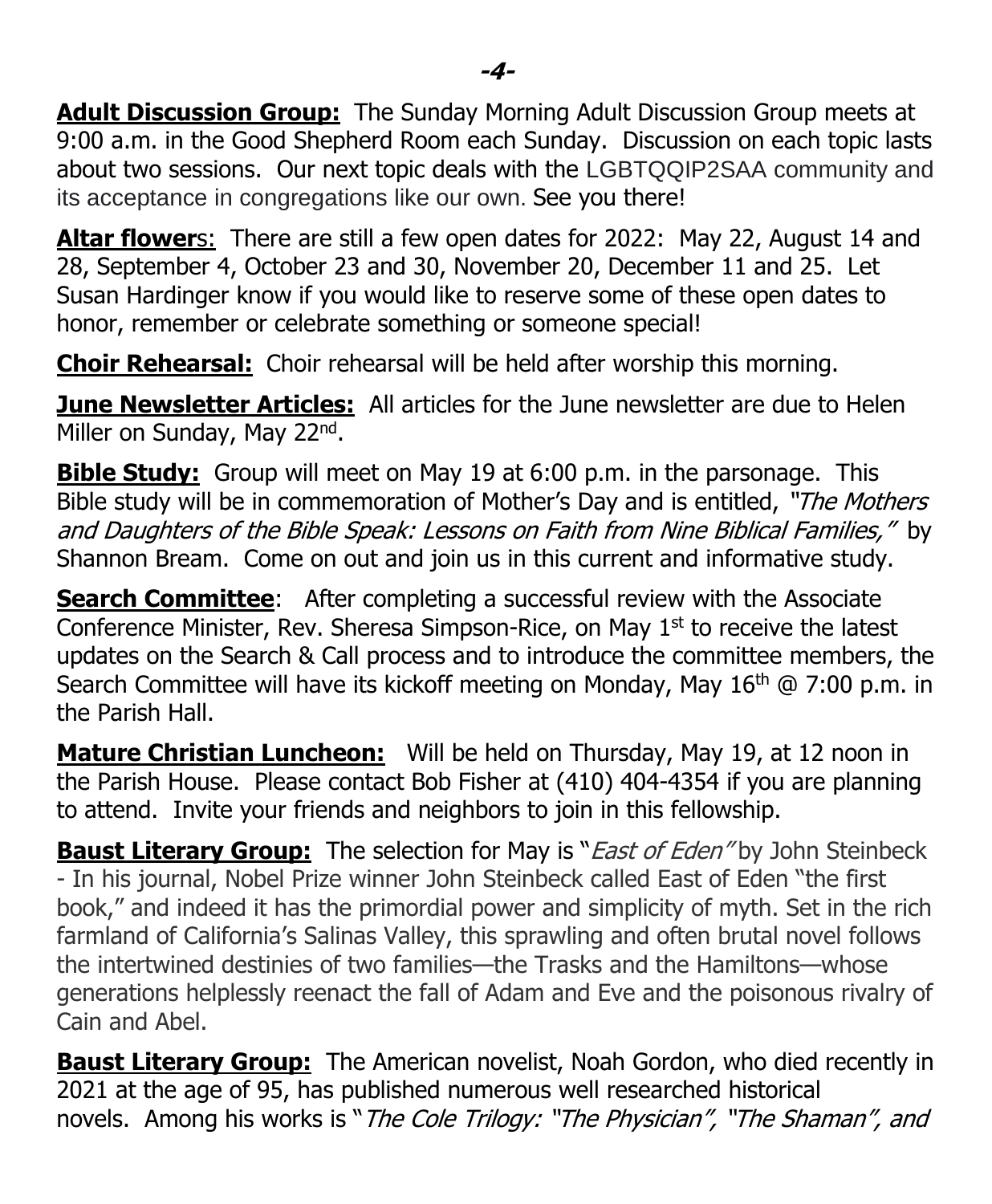"Matters of Choice." His historical novels are so well researched that the Society of American Historians awarded him the James Fenimore Cooper Prize, naming Shaman's best historical novel of 1991-1992. Our selection for June is a shorter but action-packed novel entitled, "The Last Jew." It is set in 15th and 16th century Spain during the death-grip of the Spanish Inquisition. It is a story about a young Jew, Yonah Toledano, as he struggles to both stay alive and remain a Jew in a time when the Church and the Crown are trying desperately to rid Spain of all Jews, one way or another. "*The Last Jew*" won the Que Leer Prize in Spain and the Giovanni Boccavvio Literary Prize in Italy. This book is a great introduction to the novels of Noah Gordon.

**Ukraine Relief:** As part of our discussion group and on the minds of many, we are looking for ways to send aid to Ukrainians. We have researched organizations that are using the funds directly to assist with the needs of so many families that are either still in Ukraine or have sheltered in nearby countries. A handout is provided with some of the organizations that we have researched as well as a  couple of recommendations noted. In addition, phone numbers and addresses are included if you would like further information. Donations can be given to the church using the envelopes provided – please be sure to mark Ukraine Relief Fund on your checks. Envelopes and information sheets are available at the entrances to the church.

**The Sunday Brunch Group:** The group will be lunching together on Sunday, June 5<sup>th</sup> at Rube's Crab Shack located at 17308 N. Seton Ave., Emmitsburg. The reservations are between  $12 - 12:30$  p.m. The phone number is (301) 447-4116. RSVP to Kathy Cromwell at 443-331-3160 (H) or 410-456-7672 (C) or [KathleenCromwell@comcast.net](mailto:KathleenCromwell@comcast.net)

**Carroll Singers Spring Concert - "Let There Be Music":** The concert will be held at Westminster High School Auditorium Monday, June 6th and Tuesday, June 7th at 7:30 p.m. For advance Tickets, please see Carolyn Dutterer. Adults \$12 (\$15 at the door) and Students \$7 (\$9 at the door.)